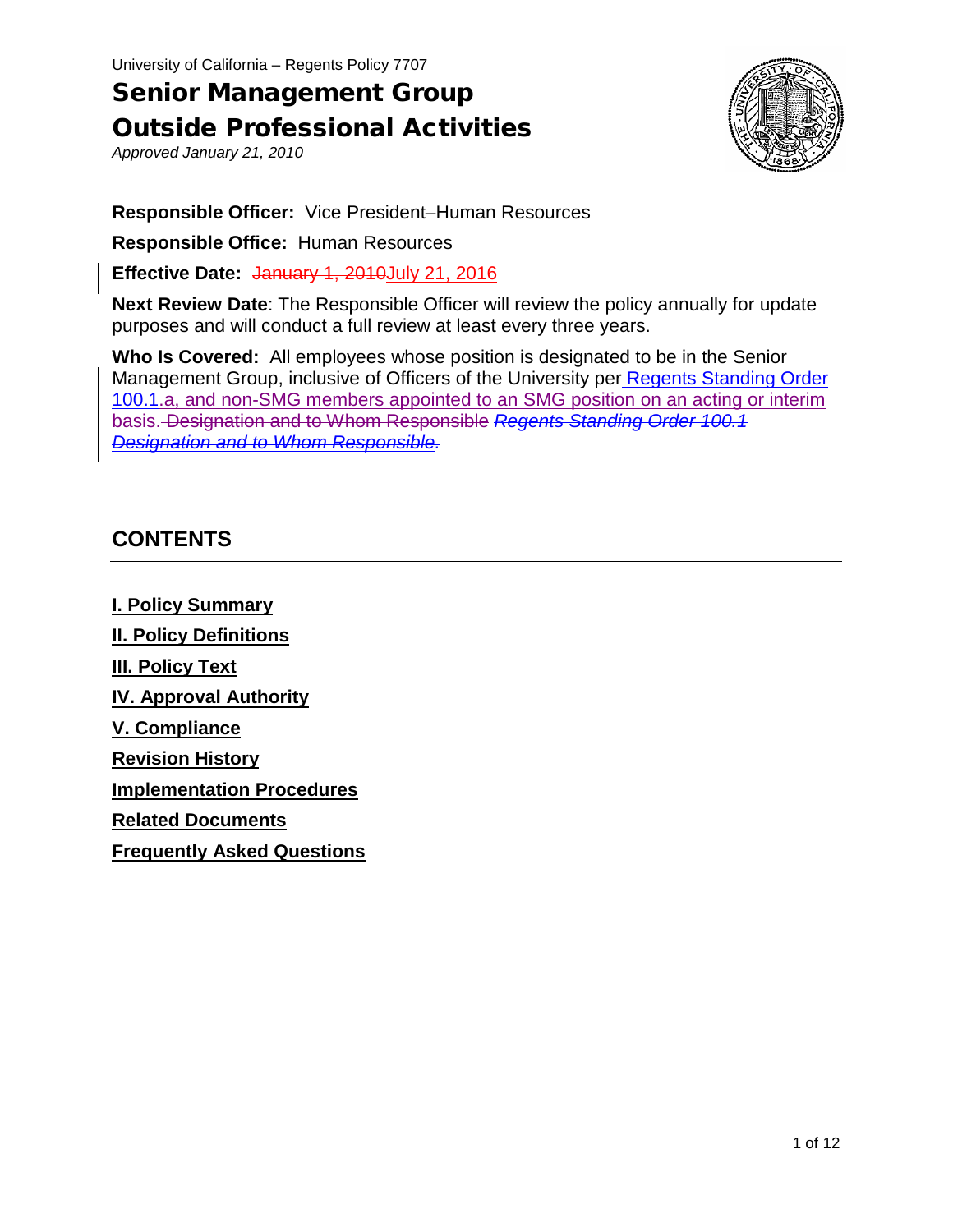# **I. POLICY SUMMARY**

Considerable benefit accrues to the University from Senior Management Group (SMG) members' association with external educational and research institutions, not-for-profit professional associations, federal, state and local government offices and private sector organizations. Such associations foster a greater understanding of the University of California and its value as a preeminent provider of education, research, public service, and health care. Such associations also may provide a stimulus for economic development and enhanced economic competitiveness.

While outside professional activities performed by SMG members are often mutually beneficial to the University and the members themselves, and are therefore encouraged, the primary commitment of University of California SMG members must be to the fulfillment of their regular University responsibilities.

This Policy applies to all University of California SMG members, including those who have underlying faculty appointments. During the period an SMG member possesses a dual academic and SMG appointment, his/her participation in outside professional activities will be subject to this policy and not that of the Academic Personnel Manual.<sup>[1](#page-1-0)</sup> This Policy is intended to:

- Support and recognize the value of SMG members' outside professional activities to the University, such as contributing to their academic field, sharing their expertise with other institutions, and providing service to the community,
- **Provide guidance about the limits of such activities in relation to fulfilling** University responsibilities,
- Establish methods for seeking appropriate approval(s), monitoring, and reporting such activities,
- Protect against actual or apparent perceived conflicts of interest and/or commitment when SMG members engage in such activities,
- **Protect the University of California by assessing outside affiliations that could** diminish the reputation of the institution or system.

# **II. POLICY DEFINITIONS**

-

<span id="page-1-0"></span><sup>1</sup> SMG members with faculty appointments who are participants in the HSCP need to report under **APM – 671, Conflict of Commitment and Outside Activities of Health Sciences Compensation Plan Participants.** SMG members with faculty appointments who are *not* members of the HSPC need to report under **APM – 025, Conflict of Commitment and Outside Activities of Faculty Members.** [APM –](http://www.ucop.edu/academic-personnel-programs/_files/apm/apm-670.pdf) [670, the Health Sciences Compensation Plan and Guidelines on Occasional Outside](http://www.ucop.edu/academic-personnel-programs/_files/apm/apm-670.pdf)  [Professional Activities by Health Sciences Compensation Plan Participants](http://www.ucop.edu/academic-personnel-programs/_files/apm/apm-670.pdf) and [SALARY](https://www.google.com/url?q=http://ucop.edu/academic-personnel-programs/_files/apm/apm-671.pdf&sa=U&ved=0ahUKEwic78nq0svNAhUG_mMKHZ4EBx8QFggFMAA&client=internal-uds-cse&usg=AFQjCNF_18FFk9onzb73sivv5JWKNzKdrQ)  ADMINISTRATION APM - [671 Conflict of Commitment and ...](https://www.google.com/url?q=http://ucop.edu/academic-personnel-programs/_files/apm/apm-671.pdf&sa=U&ved=0ahUKEwic78nq0svNAhUG_mMKHZ4EBx8QFggFMAA&client=internal-uds-cse&usg=AFQjCNF_18FFk9onzb73sivv5JWKNzKdrQ) and APM – [025, Conflict of](http://www.ucop.edu/academic-personnel-programs/_files/apm/apm-025-07-01.pdf)  [Commitment and Outside Activities of Faculty Members](http://www.ucop.edu/academic-personnel-programs/_files/apm/apm-025-07-01.pdf).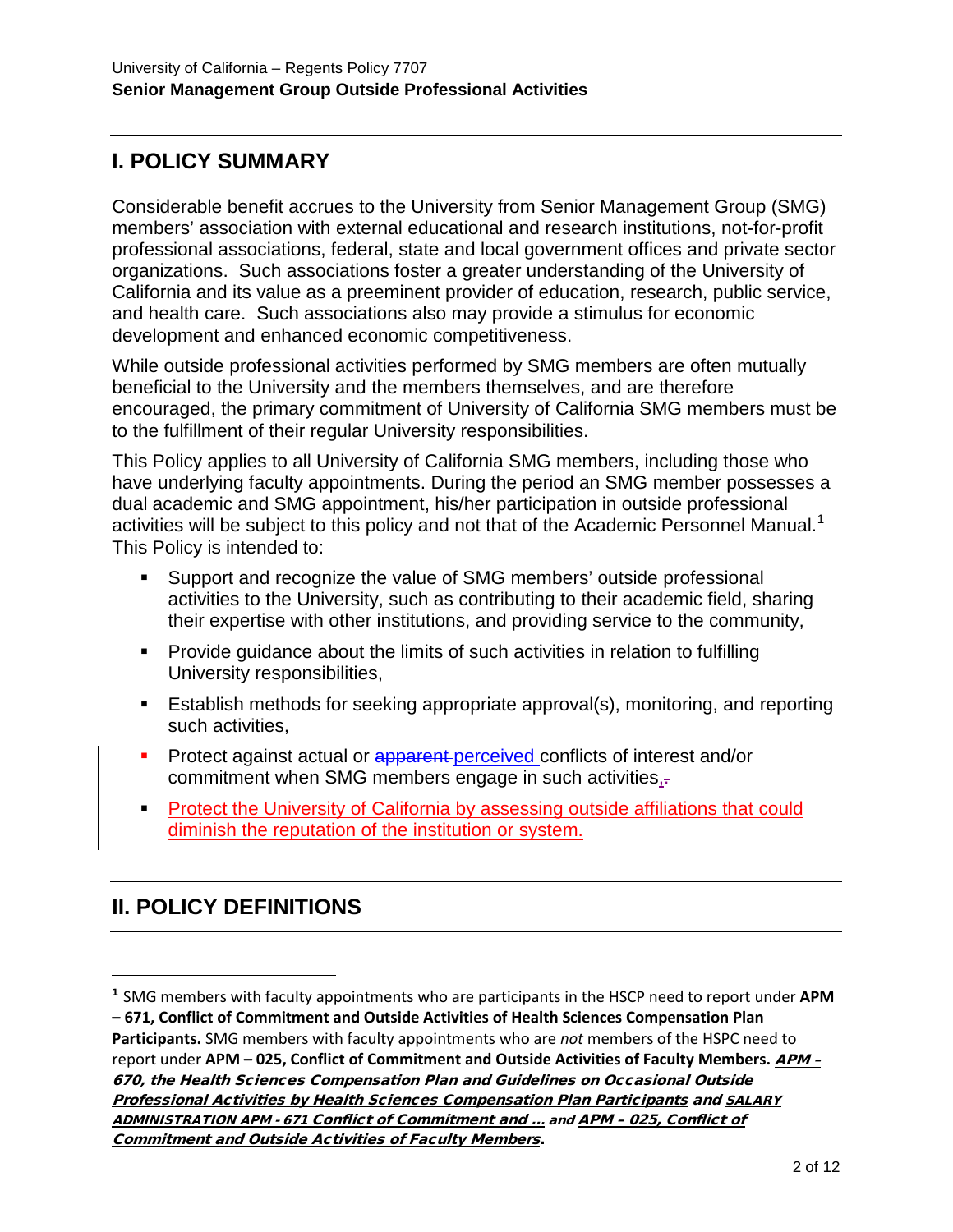**Approving Authoritiesy:** The person or office to whom an individual reports plus the next higher level manager. For SMG members who report to another SMG member who reports to the Chancellor, Laboratory Director or President, the immediate manager and the Chancellor (for campus SMG members), the Laboratory Director, or the President will be the Approving Authorities. For SMG members who report directly to the Chancellor or Laboratory Director, the Chancellor or Laboratory Director and the President will be the Approving Authoritiesy. For SMG members who report directly to the President, the President and the Chair of the Board of Regents will be the Approving Authoritiesy. For SMG members who report directly to the Regents, the Vice Chair and Chair of the Board of Regents will be the aApproving aAuthoritiesy.

**Activities Regarded as Outside Professional Activities**: Outside Professional Activities are those activities within the SMG member's area(s) of professional expertise for which they are employed by the University. Such activities include, but are not limited to: service on state or national commissions, government agencies and boards, committees or advisory groups to other universities, organizations established to further the interests of higher education, not-for-profit organizations, and service in an advisory capacity or on corporate boards of directors.

**Activities Not Regarded as Outside Professional Activities**: The following are **not** regarded as Outside Professional Activities:

- Activities unrelated to the SMG member's area of professional expertise for which they are employed by the University, such as involvement in religious or cultural organizations.
- Activities that the approving authority Approving Authorities confirms as part of the individual's job expectations. It is expected that the individual would not receive additional compensation for such activities beyond the individual's normal University salary.
- For an SMG member with an underlying faculty appointment, activities that the approving authorityApproving Authorities confirms as essential to remaining current in the SMG member's academic field. It is expected that the individual would not receive additional compensation for such activities beyond the individual's normal University salary.

**Exception to Policy:** An action that exceeds what is allowable under current policy or that is not expressly provided for under policy. Any such action must be treated as an exception and must be reviewed and approved by the Regents.

**Executive Officer:** The University President of the University, Chancellor, or Laboratory Director.

**Governance responsibilities** on a for-profit board are assumed with the appointment as a board member, but not assumed with the appointment as an advisor to the board or appointment to an advisory committee to a board unless such responsibilities are specified.

**Senior Management Group:** Individuals whose career appointment is in the Senior Management Group personnel program. Employees with a dual academic appointment at 0% and an appointment to a Senior Management Group position shall will be considered to possess a career appointment in the Senior Management Group.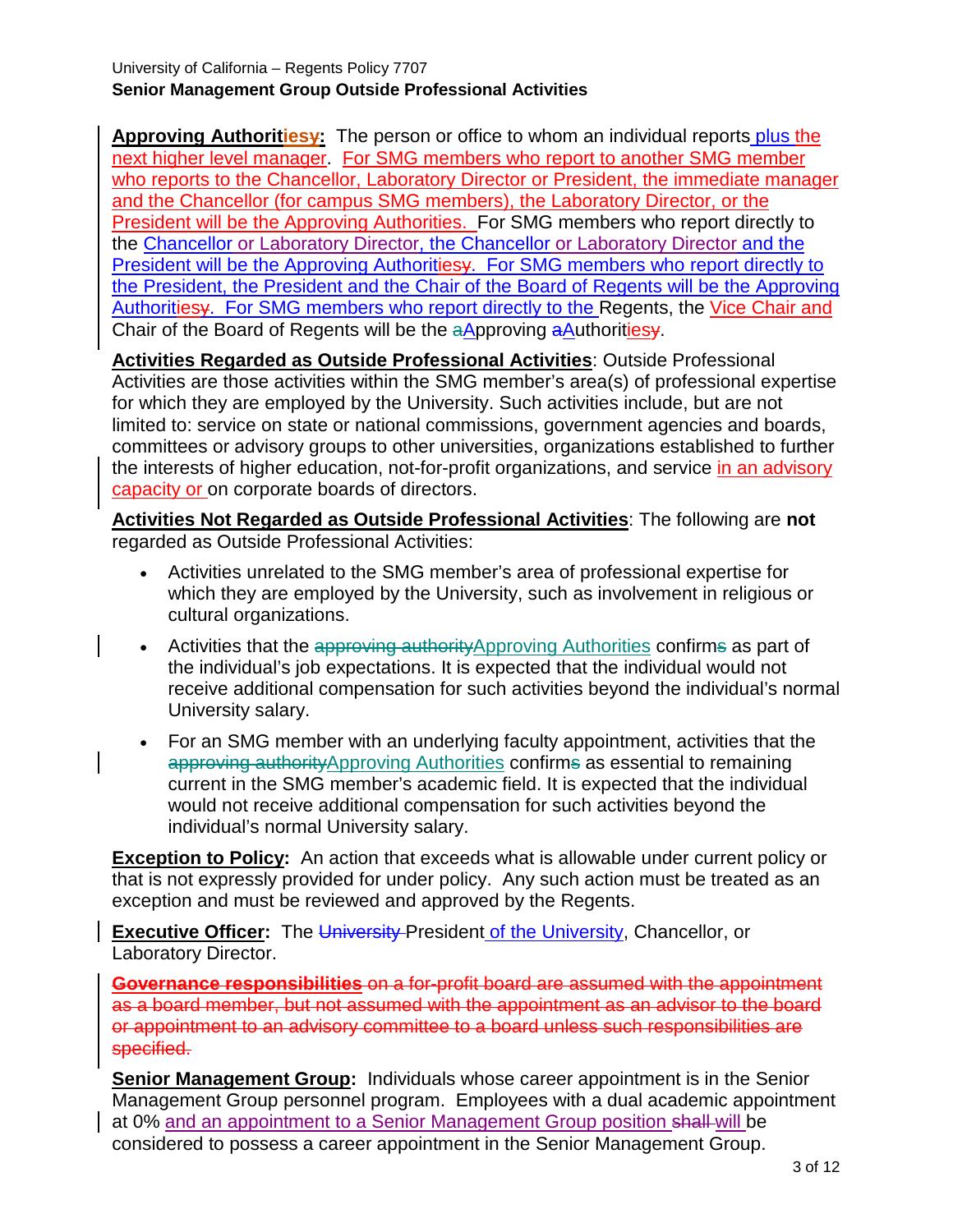**Top Business Officer:** Executive Vice President, **Business Operations Chief** Operating Officer for the Office of the President, Vice Chancellor for Administration, or the position responsible for the location's financial reporting and payroll as designated by the Executive Officer.

# **III. POLICY TEXT**

### *A. Responsibility and Accountability*

1. Guiding Principles

SMG members are individually responsible for ensuring that the Outside Professional Activities they perform, and compensation received for such activities, do not violate conflict of commitment and/or actual or perceived conflict of interest standards of the University. SMG members have a duty of loyalty to the University, as well as a primary fiduciary responsibility to the University.

Each SMG member's approving authority Approving Authorities is are personally responsible for monitoring, evaluating, and verifying that the SMG member's Outside Professional Activities comply with University policies and State of California law.

Ultimately, SMG members and their Approving Authorities are accountable to the President and the Regents for ensuring that conflicts do not occur and that any activities or affiliations do not diminish the reputation of the institution or system. For SMG members who report directly to the Regents, the Chair of the Board of Regents will be The the Approving Authority.

#### 2. Approval and Assessment

Documentation and approval request forms for any All Outside Professional Activities, whether compensated or uncompensated, must be completed by the SMG member and submitted for review and approvaled by the Approving Authorities. All activities must be approved before the SMG member announces or engages in the activity.

The documentation and request for any new proposed activities where time commitment, compensation or reputational risk raise concerns will be reviewed by an independent advisory committee appointed by Office of the President, Systemwide Human Resources to assess the activity for conflicts of interest or commitment, or the appearance of conflicts, and to advise the Approving Authorities. The turnaround time for reviewing and approving or denying any new activity will be no more than 30 calendar days or less-from the date the committee receives a complete packet of materials.

Each year, SMG members are also required to request approval for ongoing, recurring OPA prior to the beginning of the next calendar year. The SMG member is responsible for providing sufficient details on any proposed activity that has changed materially from the preceding year. - Material changes must be disclosed and may include changes in compensation (form or amount) or<sub> $\tau$ </sub> time commitment, changes in organizational status of the outside entity, e.g., mergers, acquisitions, relationships with the University or its entities, or changes (legal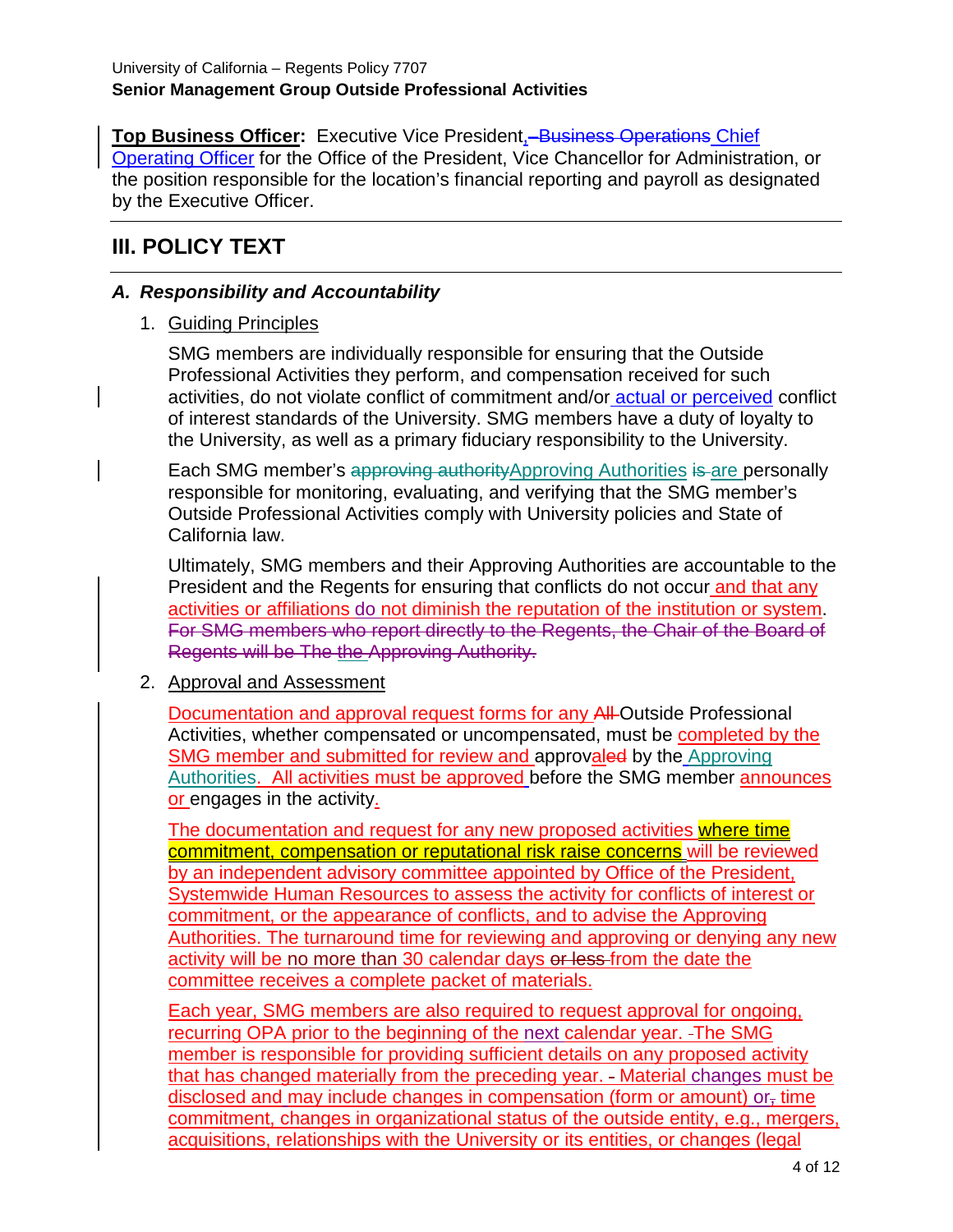challenges or other) that may impact itsthe entity's reputation in the community. The Approving Authorities may request review of any recurring activity by the independent advisory committee before considering the SMG member's request. For SMG members who report directly to the Regents, the Chair of the Board of Regents will be the Approving Authority.

An SMG member's aApproving aAuthorities are is responsible for assessing whether a proposed Outside Professional Activity might create, or appear to create, a conflict of interest or commitment or reputational risk to the campus or system. In general, the proposed activity must be compatible with the SMG member's University duties. Other important factors for consideration include:

- Will the activity compete with the SMG member's regular and/or expected University duties? An assessment of the SMG member's performance is an appropriate factor to be considered.
- Will the SMG member be precluded from making decisions within the scope of his/her University duties due to a financial conflict associated with the activity (e.g., a fiduciary responsibility to the external entity, payments received from the external entity)?
- Will the time necessary to successfully perform the activity interfere with the SMG member's ability to fulfill his/her University duties?

If the answer to any of these questions is "Yes," the approving authorityApproving Authorities should must seek written guidance from the independent advisory committee appropriate University office (e.g., Human Resources; Office of Ethics, Compliance and Audit Services; or legal counsel) in order to resolve the matter with the SMG member and, if resolution is not possible, deny the SMG member's request.

► The forms documenting the assessment/approval process for all Outside Professional Activities can be found at:

http://policy.ucop.edu/\_files/smg-docs/opa-pre\_approval.pdf

<http://policy.ucop.edu/manuals/smg-hr-policies.html>

#### *B. Outside Professional Activities: Definitions and Limits*

1. Uncompensated Outside Professional Activities

Uncompensated activities are Outside Professional Activities for which the SMG member does not receive compensation or donates the full amount of the compensation to the University or a charitable organization. Compensation donated to the University may not be returned to the individual.

2. Compensated Outside Professional Activities

Compensated activities are Outside Professional Activities for which the SMG member receives and retains compensation.

Reimbursement for reasonable travel expenses is not considered compensation for the purpose of this policy.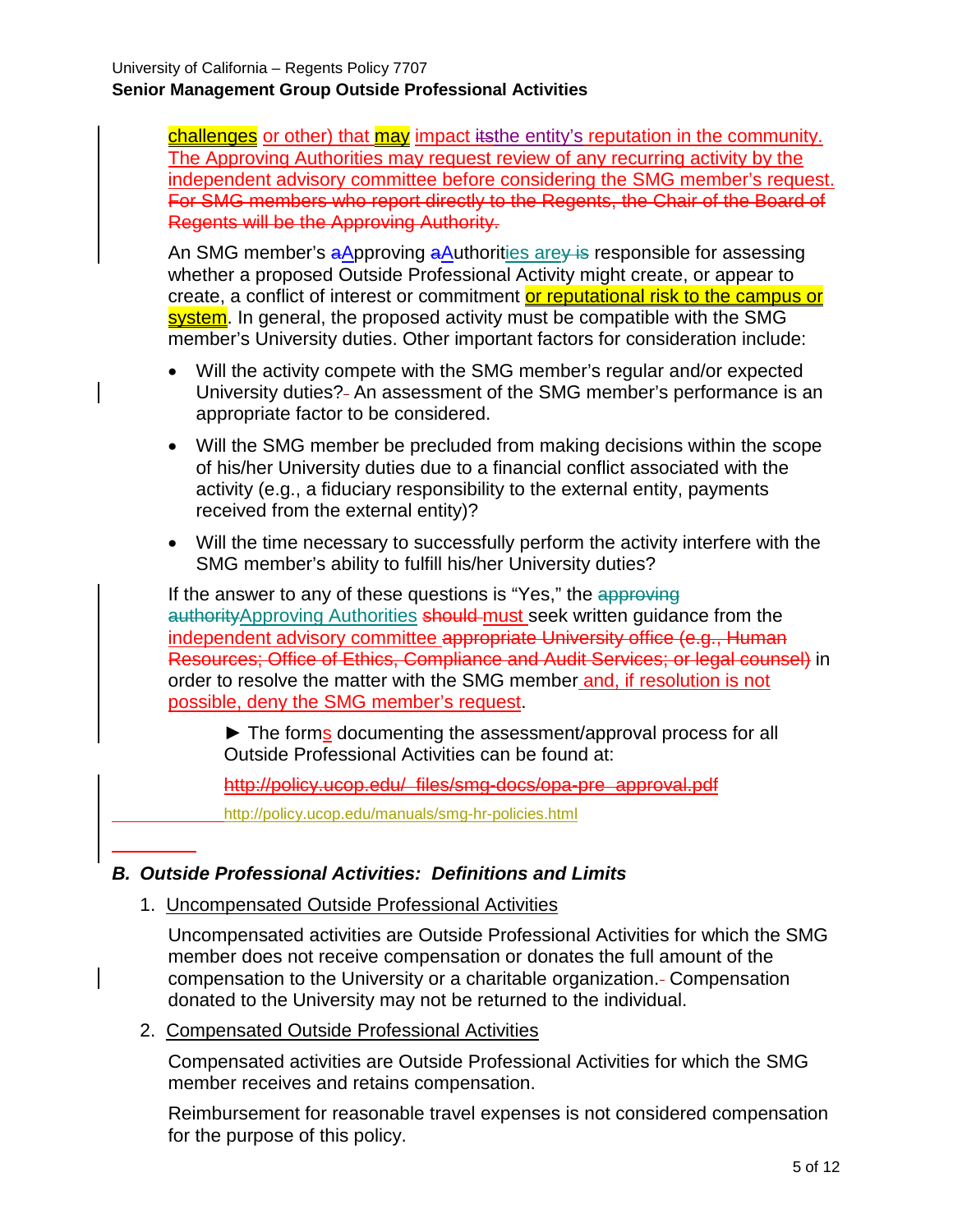### 3. Limits on Compensated Outside Professional Activities

- a. In addition to considering the reporting guidelines set forth below, when assessing proposed activities, Approving Authorities must be mindful of the following limits:
	- i. An SMG member may serve simultaneously on up toparticipate in up to three two concurrent compensated activities including, but not limited to, any board memberships, consulting or advisory activity.  $f_{\text{OP}}$ profit boards that are not entities of the University of California for which s/he receives compensation and for which s/he has governance responsibilities. Service as a member of the Board of Directors would constitute governance responsibility. Service on an advisory committee likely would not constitute governance responsibility.
	- ii. An SMG member will be required to use his/her personal time to engage in compensated Outside Professional Activities, by either performing such activities outside his/her usual work hours or debiting accrued vacation time consistent with applicable leave policy.
	- iii. An SMG member who is appointed at 100 percent time shall-must not receive additional compensation above his/her base salary for any work or services from an entity managed exclusively by the University $<sub>5</sub>$ </sub> for any work or services, regardless of source or type of payment, except in the limited circumstances outlined in Regents Policy 7701, Senior Management Group Appointment and Compensation, which includes an with the exception for payments for teaching of University Extension courses (UNEX). Additional restrictions pertaining to compensation from University entities, addressed in other SMG policies, are incorporated by reference into this policy. Regents Policy 7701 *SMG Salary and Appointment* addresses this restriction.

### *C. Reporting Outside Professional Activities*

Each SMG member must file a report with his/her aApproving aAuthorities yeach year detailing all Outside Professional Activities (whether compensated or uncompensated) that were performed during the previous calendar year. Service or compensation that inadvertently is not reported or is erroneously reported in the calendar year immediately following the activity shall be reported as soon as the omission or error is known to the individual and/or the approving authorityApproving Authorities. In addition, each SMG member must file a midyear report of all new activity undertaken in the preceding six months. period. Templates for collecting details for these reports will be distributed by the Office of the President. The mid-year report will be distributed to the President and the Regents' Committee responsible for oversight of compensation.

a. Employees who step down from their SMG appointment but remain employed by the University, are subject to this reporting requirement for the calendar year in which they served in a career SMG position.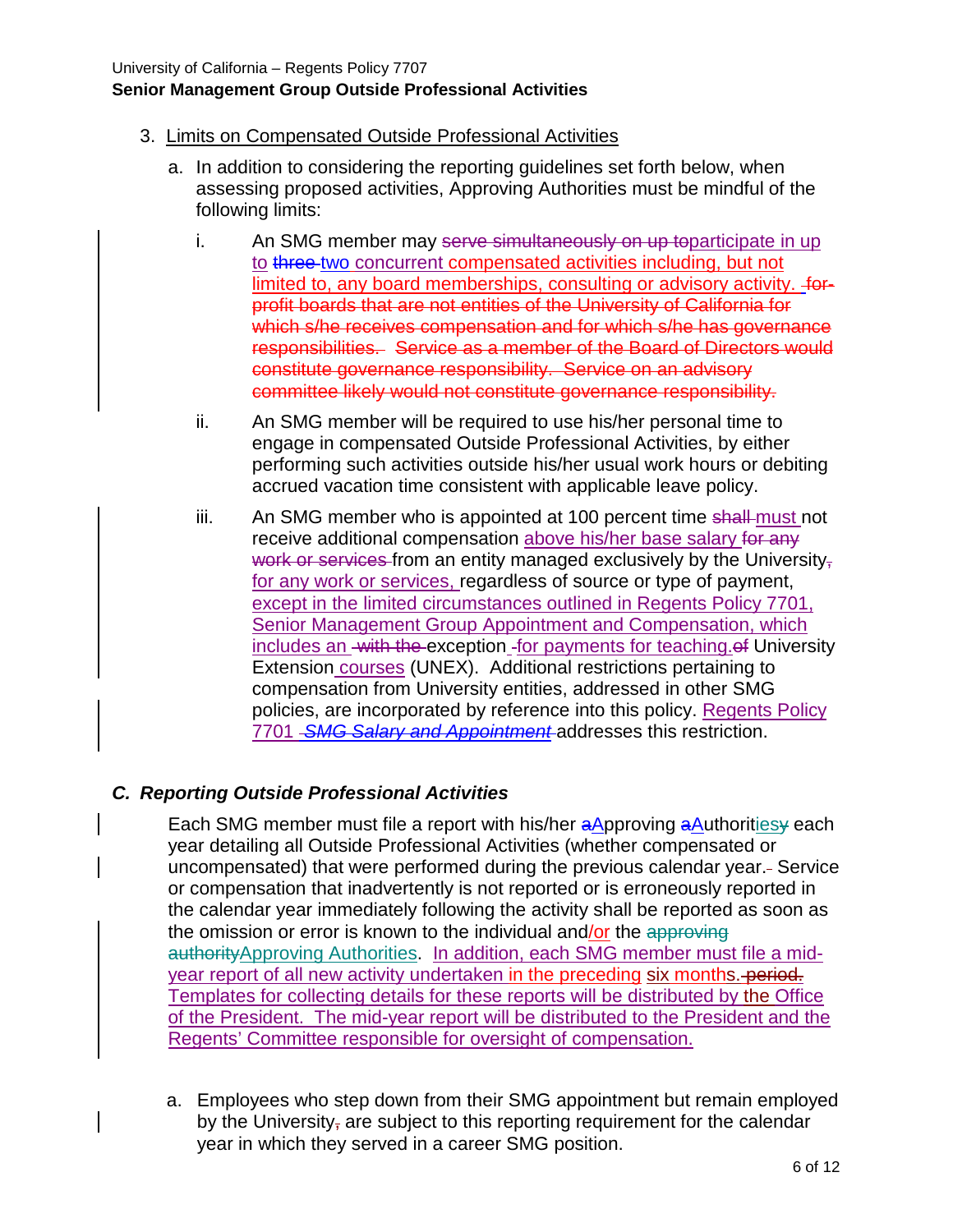- b. Employees serving in an acting or interim SMG capacity are not also subject to this reporting requirement, unless they also possess a career appointment in an SMG position.
- c. Only activities that occurred once when an employee is became an SMG member shall be reported.

In addition, each SMG member must file a mid-year report of all new activity undertaken since the approvals were granted. Templates for collecting details for these reports will be distributed by Office of the President. The mid-year report will be distributed to the President and the Regents' Committee responsible for oversight of the Compensation Committee. The annual report will be distributed to the President and the Board of Regents.

#### 1. Uncompensated Outside Professional Activities

As detailed in section III.C above, each SMG member must file separate annual reports with his/her aApproving aAuthoritiesy detailing all Outside Professional Activities, including activities compensated as well as uncompensated.

A separate uncompensated annual report will be made to each of the Chancellors, the Laboratory Director and the Executive Vice President, Chief Operating Officer—Business Operations of all uncompensated outside professional activities covered by this policy for SMG members at their respective locations that occurred the previous calendar year.

► A sample of the Annual Report by individual SMG members listing all uncompensated Outside Professional Activities can be found at:

[http://policy.ucop.edu/\\_files/smg-docs/opa](http://policy.ucop.edu/_files/smg-docs/opa-sample_uncompensated_report.pdf)[sample\\_uncompensated\\_report.pdf](http://policy.ucop.edu/_files/smg-docs/opa-sample_uncompensated_report.pdf)

The Chancellor, Laboratory Director or Executive Vice President, Chief Operating Officer Business Operations will assess and maintain the reports of all uncompensated Outside Professional Activities.

In an annual report to the President,  $tF$ he Chancellors, the Laboratory Director and the Executive Vice President, Chief Operating Officer Business Operations shall acknowledge receipt of a comprehensive set of reports that includes all employees who meet the criteria detailed in Section III.C. above, and confirm that no instances of actual or perceived conflict of interest or conflict of commitment were apparent within the reports of all uncompensated Outside Professional Activities for their location.

#### 2. Compensated Outside Professional Activities

As detailed in section III.C above, each SMG member must file separate annual reports with his/her aApproving aAuthoritiesy detailing all Outside Professional Activities, including activities compensated as well as uncompensated.

▶ A sample of the Annual Report by individual SMG members listing all compensated Outside Professional Activities can be found at: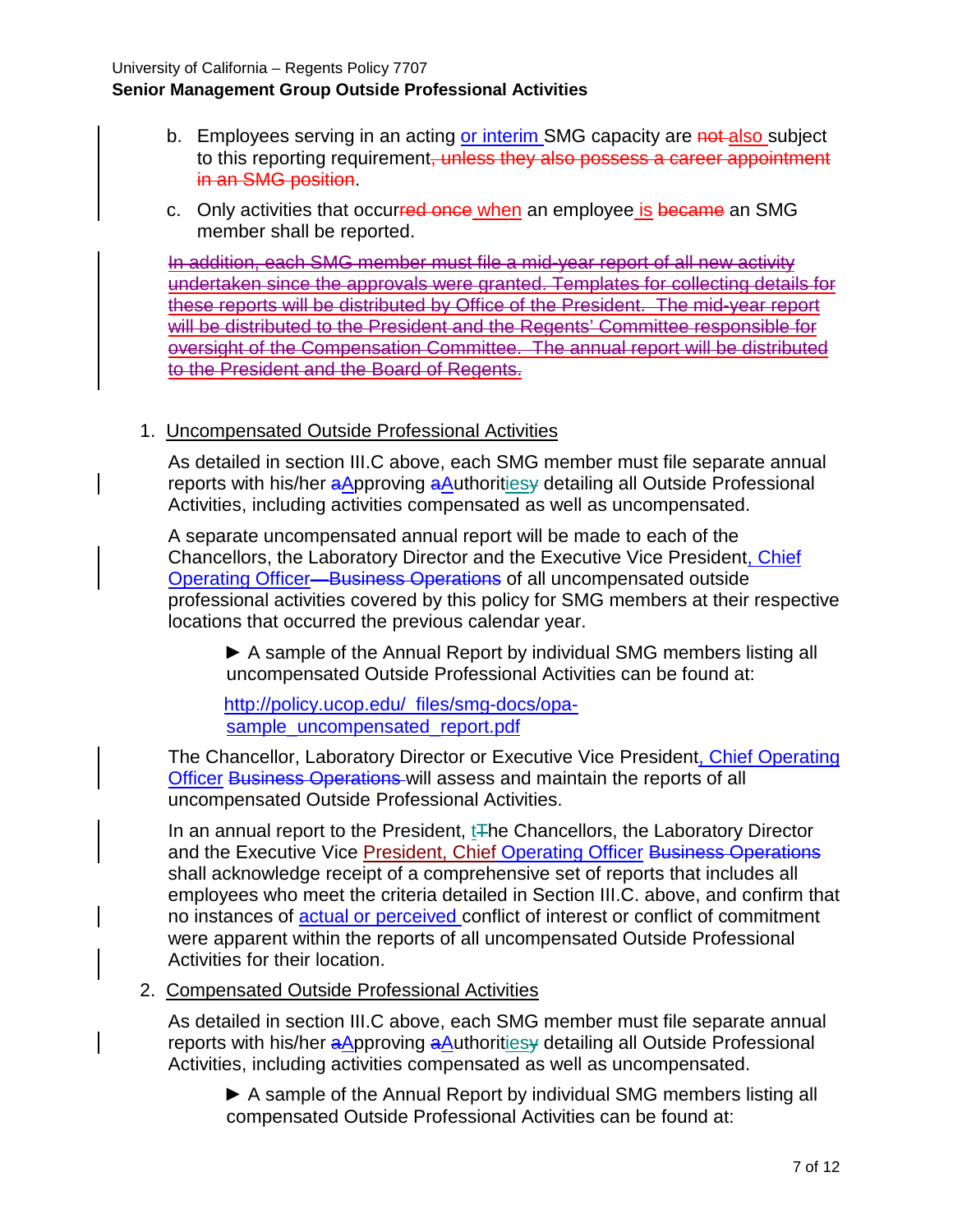[http://policy.ucop.edu/\\_files/smg-docs/opa](http://policy.ucop.edu/_files/smg-docs/opa-sample_compensated_report.pdf)[sample\\_compensated\\_report.pdf](http://policy.ucop.edu/_files/smg-docs/opa-sample_compensated_report.pdf)

Deferred compensation shall be reported in the year in which the compensation was known or granted, not received. If the amount of the deferred compensation is unknown during the year in which the service is performed, such as in the case of royalties, the compensation shall be reported when it is known.

The Chancellors, the Laboratory Director and the Executive Vice President, Chief Operating Officer Business Operations will make a separate report to the President, who will in turn report to the Regents all compensated Outside Professional Activities covered by this policy for SMG members that occurred the previous calendar year.

### *D. Conflict of Interest and/or Commitment*

1. Conflict of Interest

No SMG member may make, participate in the making, or influence a governmental decision in which he or she has a financial interest as defined by the Political Reform Act. http://www.ucop.edu/general-counsel/legalresources/conflict-of-interest-code.html http://www.ucop.edu/generalcounsel/legal-resources/index.html

2. Conflict of Commitment

Conflict of commitment is a subjective judgment made either by the SMG member or his/her approving authorityApproving Authorities at the time approval is requested to pursue an outside professional activity. This subjective judgment shall determine whether or not a conflict is created -- either by the time required to reasonably fulfill the outside professional activity, and/or by an incompatibility between the outside professional activity and the SMG member's responsibilities to the University.

#### 3. Actual or Apparent Perceived Conflict of Interest and/or Commitment

Instances may occur in which there is an appearance of a cConflict of interest even though the SMG member does not have a financial interest in the decision as defined by the Political Reform Act. SMG members are expected to conduct themselves with integrity and good judgment and must avoid the appearance of favoritism in all of their dealings on behalf of the University.

The responsibility for determining and disclosing whether an actual or apparent perceived cConflict of interest and/or cCommitment reasonably may occur rests first with the individual SMG member and then with his/her aApproving aAuthoritiesy.

In the event the SMG member or his/her aApproving aAuthoritiesy either anticipates an apparent perceived or recognizes an actual cConflict of interest and/or commitment, a full written disclosure must be reviewed by the appropriate administrator.

### *E. Use of University Resources*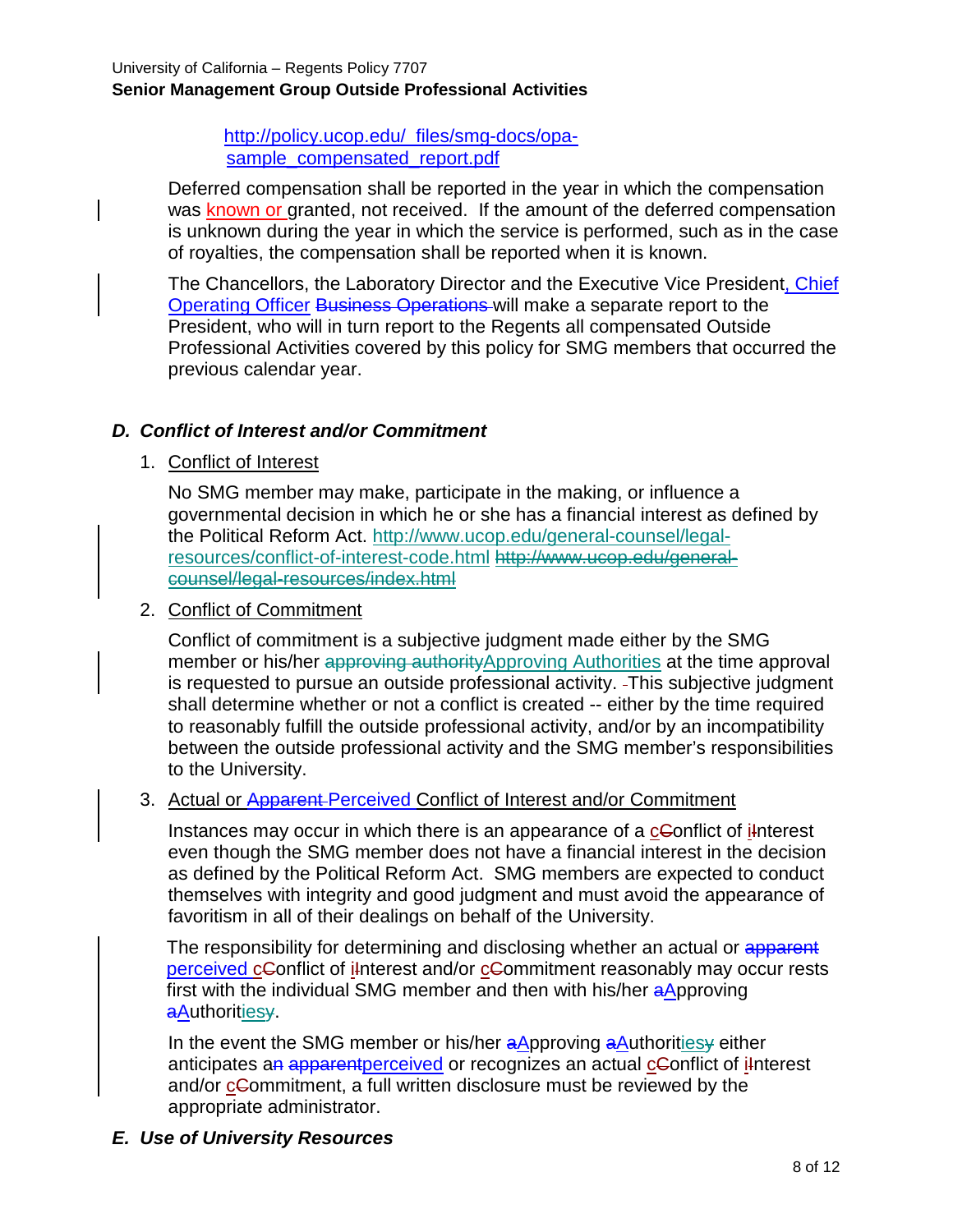The University of California has a responsibility for the stewardship of University resources and is committed to compliance with University policies and procedures regarding the use of University resources. See [Business and Finance Bulletin BUS 29,](http://policy.ucop.edu/doc/3220477/BFB-BUS-29)  [Section XIII](http://policy.ucop.edu/doc/3220477/BFB-BUS-29) *Business and Finance Bulletin BUS-29, Section XIII* and [UC Whistleblower](http://www.ucop.edu/uc-whistleblower/)  [Policies.](http://www.ucop.edu/uc-whistleblower/) *UC Whistleblower Policies*.

The use of the name, logo, seal, or letterhead of the University of California or any University laboratory facility or entity in the conduct of any outside activity is prohibited at all times.

Incidental and occasional personal use of University equipment, services and supplies is permitted within the University, so long as such use does not disrupt or distract from University business (due to volume, frequency, or intent).

Approval of any proposed Outside Professional Activity that includes use of University facilities, equipment, services, or supplies will be conditioned upon reimbursement to the University for costs resulting from such use.

Incidental and occasional personal use of electronic resources is subject to local regulations and must comply with existing University of California Electronic [Communications Policy](http://www.ucop.edu/information-technology-services/policies/electronic-communications.html) *University of California Electronic Communications Policy*.

# **IV. APPROVAL AUTHORITY**

### *A. Implementation of the Policy*

The Vice President— Human Resources is the Responsible Officer for this policy and has the authority to implement the policy. The Responsible Officer may apply appropriate interpretations to clarify policy provided that the interpretations do not result in substantive changes to the underlying policy.

#### *B. Revisions to the Policy*

The Board of Regents is the Policy Approver for this policy and has the authority to approve any policy revisions upon recommendation by the President.

The Vice President-Human Resources has the authority to initiate revisions to the policy, consistent with approval authorities and applicable *Bylaws* and *Standing Orders* of the Regents.

The Executive Vice President, Chief Operating Officer–Business Operations has the authority to ensure that policies are regularly reviewed and updated, and are consistent with the *Senior Management Group Compensation Policy Principles* and other governance policies.

### *C. Approval of Actions*

All actions within this policy must be approved by the Approving Authorities as described in Section II of this policy. (the person or office to whom an individual reports). For SMG members who report directly to the Regents, the Chair of the Board of Regents is the Aapproving Aauthority for actions within this policy. All actions that are exceptions to exceed this policy including retroactive actions or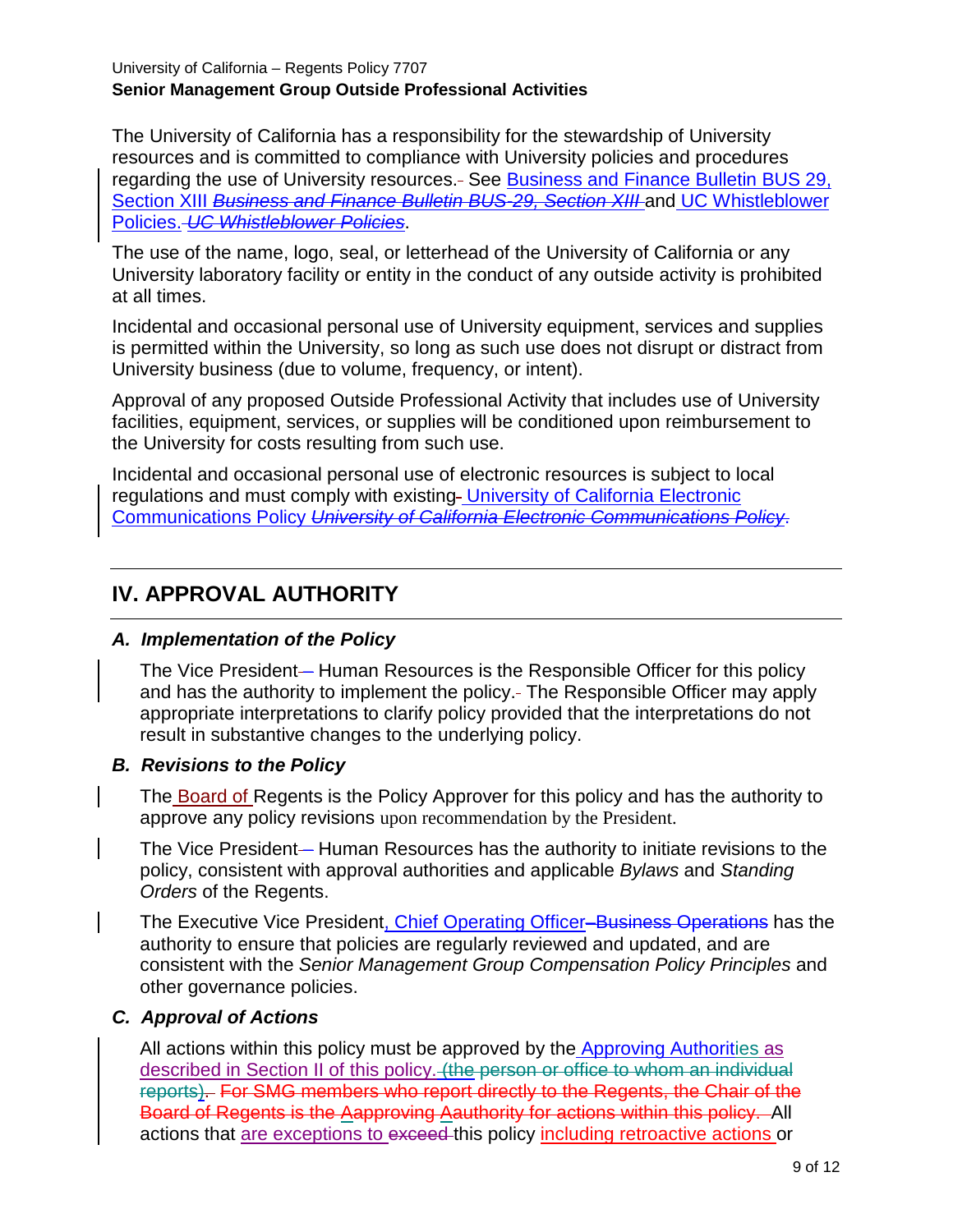those that are not expressly provided for under any policy applicable to SMG members must be endorsed by The President and shall be approved by the Regents.

## **V. COMPLIANCE**

#### *A. Compliance with the Policy*

SMG members who are actively employed by the University and who have more than two concurrent compensated activities approved before the effective date of this policy, may continue those approved compensated activities that exceed the policy limit.

The following roles are designated at each location to implement compliance monitoring responsibility for this policy:

The Top Business Officer and/or the Executive Officer at each location will designate the local management office to be responsible for the ongoing reporting of policy compliance, including collecting all relevant data and creating specified regular compliance reports for review by the location's Top Business Officer.

The Top Business Officer establishes procedures to collect and report information, reviews the specified regular compliance reports for accuracy and completeness, reviews policy exceptions and/or anomalies to ensure appropriate approval has been obtained, and submits a copy of the compliance report to the Executive Officer for signature.

The Executive Officer is accountable for monitoring and enforcing compliance mechanisms, ensuring monitoring procedures are in place, approving the specified regular compliance reports and sending notice of final approval for the reports to the Senior Management Compensation Office, Top Business Officer, and Local Resources.

The Vice President<sub>ix</sub>-Human Resources is accountable for reviewing the administration of this policy. The Senior Vice President, –Chief Compliance and Audit Officer will periodically audit and monitor compliance to these policies, and results will be reported to senior management and the Regents.

#### *B. Noncompliance with the Policy*

Noncompliance with the policy is handled in accordance with the Regents' [Guidelines for Corrective Actions Related to Compensation Practices](http://regents.universityofcalifornia.edu/regmeet/nov06/1cattach1.pdf) *Guidelines for Corrective Actions Related to Compensation Practices* and *Guidelines for Resolution of Compensation and Personnel Issues Resulting from the Findings of Audits and Management Reviews*.

Violations of the Outside Professional Activities policy and will be subject to corrective action, consistent with how the University addresses any policy violations. The action taken will depend on the nature and severity of the conduct. - Remedies may include, but are not limited to, issuance of a letter in the personnel file, mandatory training, consideration in the performance review and related salary actions including loss of or reduction in a merit or equity increase, reassignment,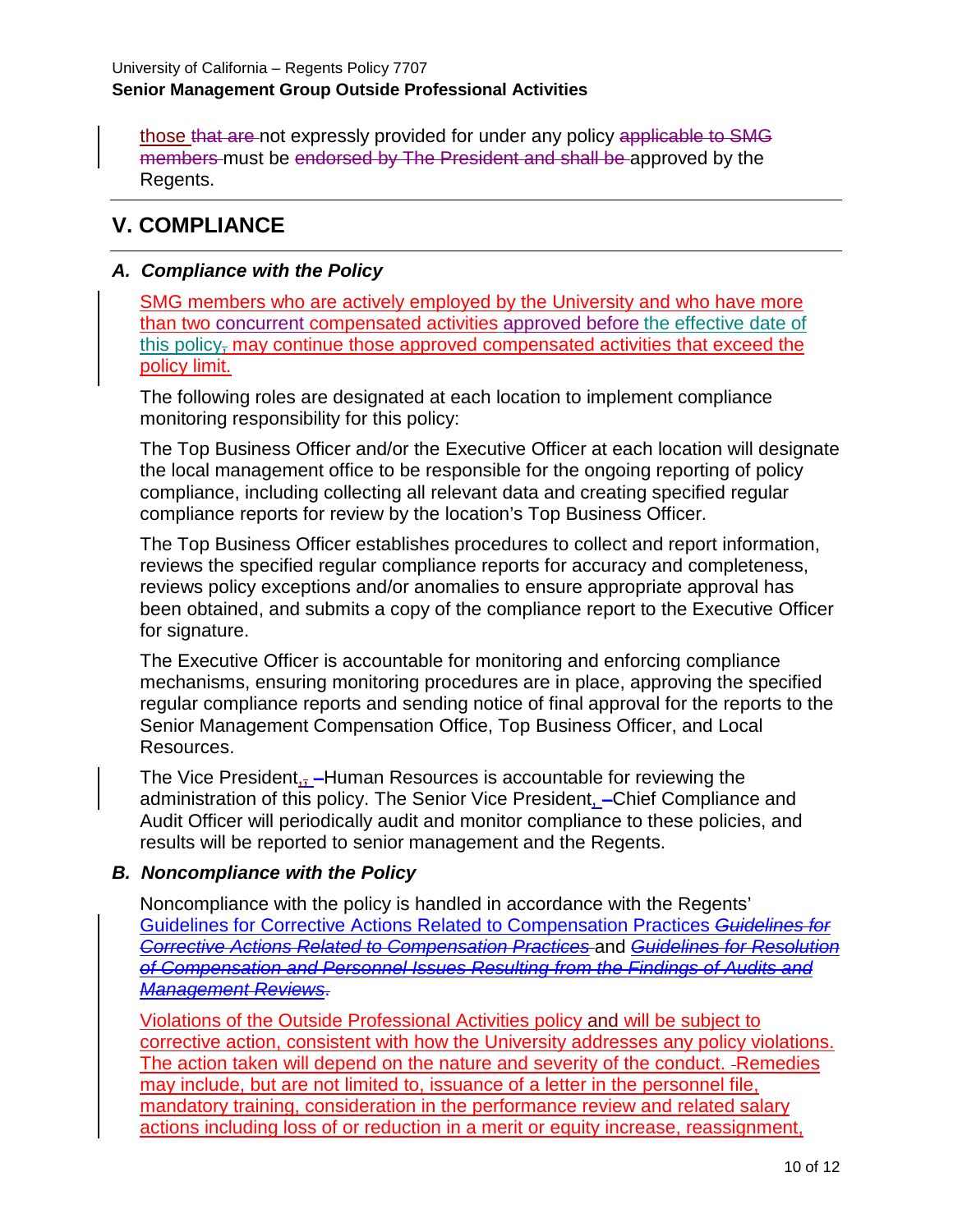demotion, removal from the Senior Management Group position where there is an underlying academic appointment, or termination of employment.

Noncompliance is reported in the monthly compliance report from each location as approved by the Executive Officer and reviewed by the Senior Vice President, – Chief Compliance and Audit Officer and the Regents at least three times per fiscal year.

# **REVISION HISTORY**

As a result of the issuance of this policy, the following documents are rescinded:

- Interim Regental Policy on Outside Professional Activities for University Officers and Designated Staff, dated January 18, 2007
- Presidential Policy on Outside Professional Activities for University Officers and Designated Staff, dated July 1, 1995
- Guidelines for the Policy on Outside Professional Activities for University Officers and Designated Staff, dated June 1, 2000)
- Letter of Clarification Regarding Annual Reporting Requirements Under Both APM-025 and the University's Policy on Outside Professional Activities for University Officers and Designated Staff, dated December 1, 2005
- Regental Policy on Outside Professional Activities of the President, Principal Officers of the Regents, and Officers of the Regents, dated March 17, 1995

**IMPLEMENTATION PROCEDURES** [to be developed as needed to support implementation]

## **RELATED DOCUMENTS**

- *APM - [025, Conflict of Commitment and Outside Professional Activities of](http://www.ucop.edu/academic-personnel-programs/_files/apm/apm-025-07-01.pdf)  [Faculty Members](http://www.ucop.edu/academic-personnel-programs/_files/apm/apm-025-07-01.pdf) APM – 025, Conflict of Commitment and Outside Professional Activities of Faculty Members*
- *APM - [250, Deans](http://www.ucop.edu/academic-personnel-programs/_files/apm/apm-240.pdf) APM – 240, Deans*
- *APM - [670, the Health Sciences Compensation Plan and Guidelines on](http://www.ucop.edu/academic-personnel-programs/_files/apm/apm-670.pdf)  [Occasional Outside Professional Activities by Health Sciences Compensation](http://www.ucop.edu/academic-personnel-programs/_files/apm/apm-670.pdf)  [Plan Participants](http://www.ucop.edu/academic-personnel-programs/_files/apm/apm-670.pdf)*
- *APM – [670, the Health Sciences Compensation Plan and Guidelines on](http://www.fppc.ca.gov/the-law/the-political-reform-act.html)  [Occasional Outside Professional Activities by Health Sciences Compensation](http://www.fppc.ca.gov/the-law/the-political-reform-act.html)  [Plan Participants](http://www.fppc.ca.gov/the-law/the-political-reform-act.html)*